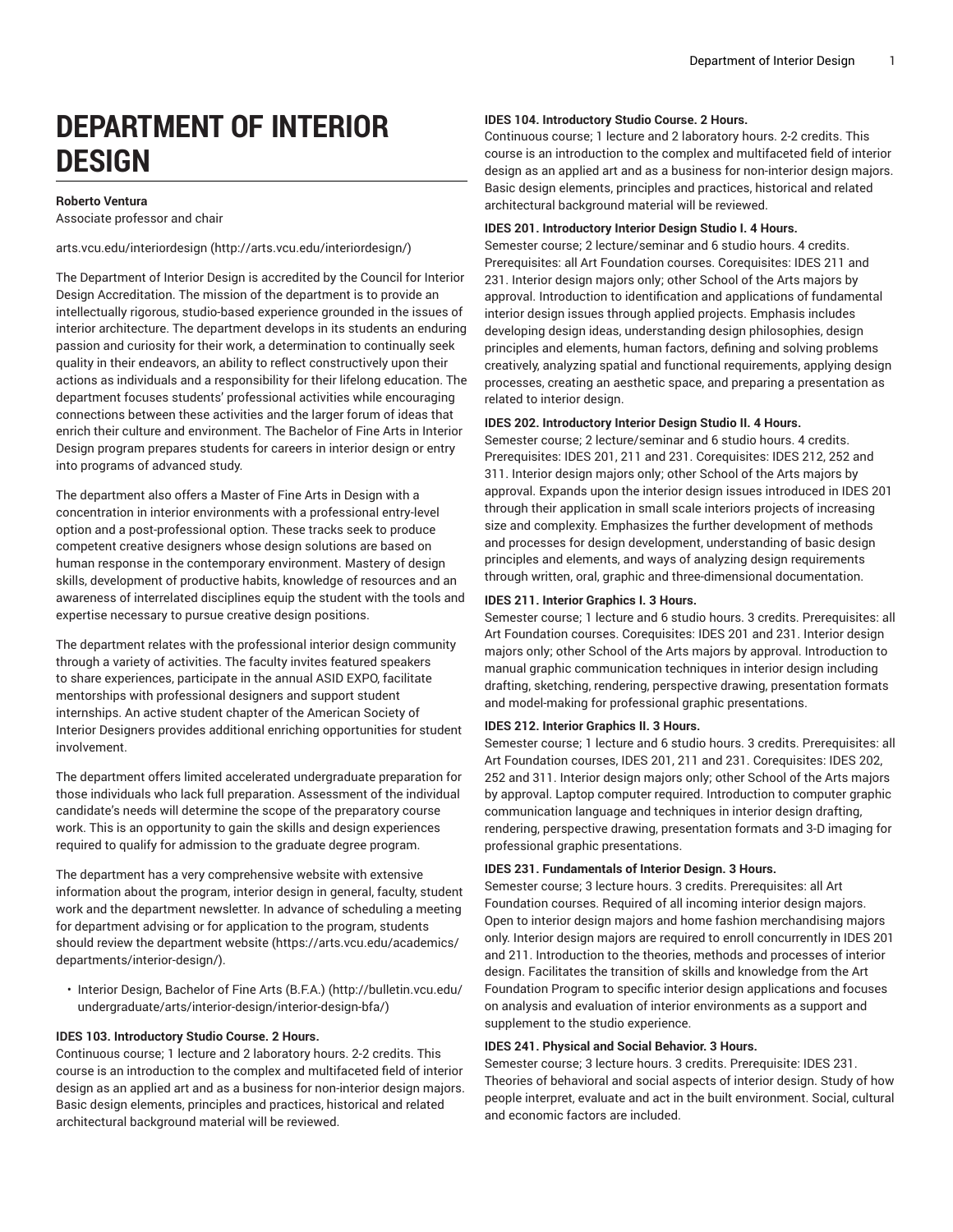# **IDES 251. Historic Environments: Ancient Through 19th Century. 3 Hours.**

Semester course; 3 lecture hours. 3 credits. Prerequisites: ARTH 103 and 104. Study of the major paradigms, theories and styles of the built environment (interior design, furniture and architecture) from antiquity to the late 19th century. Contemporary analysis of cultural conditions and the manner in which designers and architects respond to those conditions.

## **IDES 252. Historic Environments: 20th-21st Centuries. 3 Hours.**

Semester course; 3 lecture hours. 3 credits. Prerequisites: ARTH 103 and 104. Study of the major paradigms, theories and styles of architecture, interior environments and furniture from the beginnings of modernism to the present day. Contemporary analysis of cultural conditions and the manner in which designers and architects respond to those conditions.

# **IDES 261. What is Good Design? A Survey of 20th- and 21st-century Design. 3 Hours.**

Semester course; 3 lecture hours. 3 credits. This course poses the question, "What is good design?" Students will consider the ways that designers have responded to major shifts in technology, politics and the environment from the early 20th century to today. The purpose of this course is to promote a greater awareness of the larger cultural context within which value and meaning are discovered in design, as well as provide a competent knowledge of the architecture, interiors, furnishings, decorative arts, graphic design, fashion and industrial design of the past and present.

## **IDES 291. Topics in Interior Design. 1-3 Hours.**

Semester course; 1-3 lecture hours. 1-3 credits. May be repeated with different topics for a maximum of three credits. A focus on topics related to interior design such as sustainability, acoustics, lighting, design thinking. See Schedule of Classes for specific topics to be offered.

# **IDES 301. Interior Design Studio I. 4 Hours.**

Semester course; 2 lecture/seminar and 6 studio hours. 4 credits. Prerequisites: UNIV 200 or HONR 200 and successful completion of the interior design sophomore portfolio review. Corequisites: IDES 312, 321 and 323. Interior design majors only. Laptop computer required. Discussion and application of design philosophies, theories and creative design strategies at the intermediate level. Emphasis includes: research, survey and analysis, design processes, spatial and functional analysis, design elements and principles, human factors, creative problem-solving, code requirements, selection of interior components, and preparation of a presentation.

## **IDES 302. Interior Design Studio II. 4 Hours.**

Semester course; 2 lecture and 6 studio hours. 4 credits. Prerequisite: IDES 301. Corequisite: IDES 431. Continued discussion and application of design philosophies, theories and creative design strategies at the intermediate level and the study of construction documents on the computer as related to the design of interior environments and applied to a studio project. Emphasis includes research, survey and analysis, design processes, spatial and functional analysis, code requirements, and selection of interior components.

## **IDES 311. Advanced Interior Graphics I. 3 Hours.**

Semester course; 1 lecture and 6 studio hours. 3 credits. Prerequisites: IDES 201, 211 and 231. Corequisites: IDES 202, 212 and 252. Interior design majors only. Laptop computer required. Advanced manual and computer graphic communication techniques in interior design including drafting, sketching, rendering, perspective drawing, presentation formats and model-making for professional graphic presentations. Computer graphic techniques including software such as AutoCAD, Adobe Photoshop, Adobe Illustrator and Dreamweaver.

## **IDES 312. Advanced Interior Graphics II. 3 Hours.**

Semester course; 1 lecture and 6 studio hours. 3 credits. Prerequisite: IDES 311. Interior design majors only. Laptop computer required. Advanced computer graphic communication techniques in interior design including drafting, rendering, perspective drawing, presentation formats and 3-D imaging for professional graphic presentations.

#### **IDES 321. Interior Materials and Textiles. 3 Hours.**

Semester course; 3 lecture hours. 3 credits. Interior design and home fashion merchandising students only. Investigation, selection and practical application of materials and textiles in interior environments.

#### **IDES 322. Color in Interior Environments. 3 Hours.**

Semester course; 3 lecture hours. 3 credits. Prerequisites: all Art Foundation Program studio courses and IDES 231 or comparable experience by approval. Interior design and School of the Arts majors only. Advanced study of color and its impact on interior spaces; theory and practical applications.

## **IDES 323. Light and Color in Interior Environments. 3 Hours.**

Semester course; 3 lecture hours. 3 credits. Prerequisite: successful completion of the interior design sophomore portfolio review. Corequisites: IDES 301 and 312. Interior design and School of the Arts majors only. The study of illumination and color and their impact on people in interior spaces; theory and practical applications.

#### **IDES 324. Furniture Design. 3 Hours.**

Semester course; 1 lecture and 6 studio hours. 3 credits. Prerequisite: successful completion of the interior design sophomore portfolio review or permission of instructor. Interior design, crafts, sculpture and theater design majors only. Advanced study of furniture design and custom millwork as related to the design of interior environments. Original student designs are developed through the study of structure and materials.

#### **IDES 330. The Business of Design. 3 Hours.**

Semester course; 3 lecture hours. 3 credits. This course introduces basic global economics and general design business concepts such as the free enterprise system, legal forms of business and financial considerations. It also surveys business and management practices such as planning, decision-making, communication, global ethics, marketing, human resources, finance and entrepreneurial skills needed to open a design business. Crosslisted as: FASH 330/GDES 330.

## **IDES 370. Design History: 20th and 21st Centuries. 3 Hours.**

Semester course; 3 lecture hours. 3 credits. Prerequisites: ARTF 105-106. Study of the major theories and styles on communication arts, fashion and interior environments of the 20th and 21st centuries. Contemporary analysis of cultural conditions and the manner in which designers respond to those conditions. Crosslisted as: FASH 370/GDES 370.

## **IDES 391. Topics in Interior Design. 1-4 Hours.**

Semester course; 1-4 studio or lecture hours. 1-4 credits. May be repeated for a maximum of 8 credits. Prerequisite: permission of the instructor. A study of a topical issue in interior design. See the Schedule of Classes for specific topics to be offered each semester.

#### **IDES 400. Senior Interior Design Studio I. 4 Hours.**

Semester course; 2 lecture and 6 studio hours. 4 credits. Prerequisite: IDES 302. Corequisite: IDES 441. Continued discussion and application of design philosophies, theories and creative design strategies at the advanced level. Emphasis includes design elements and principles, human factors, creative problem-solving, preparation of a presentation, and opportunities for submitting to design competitions.